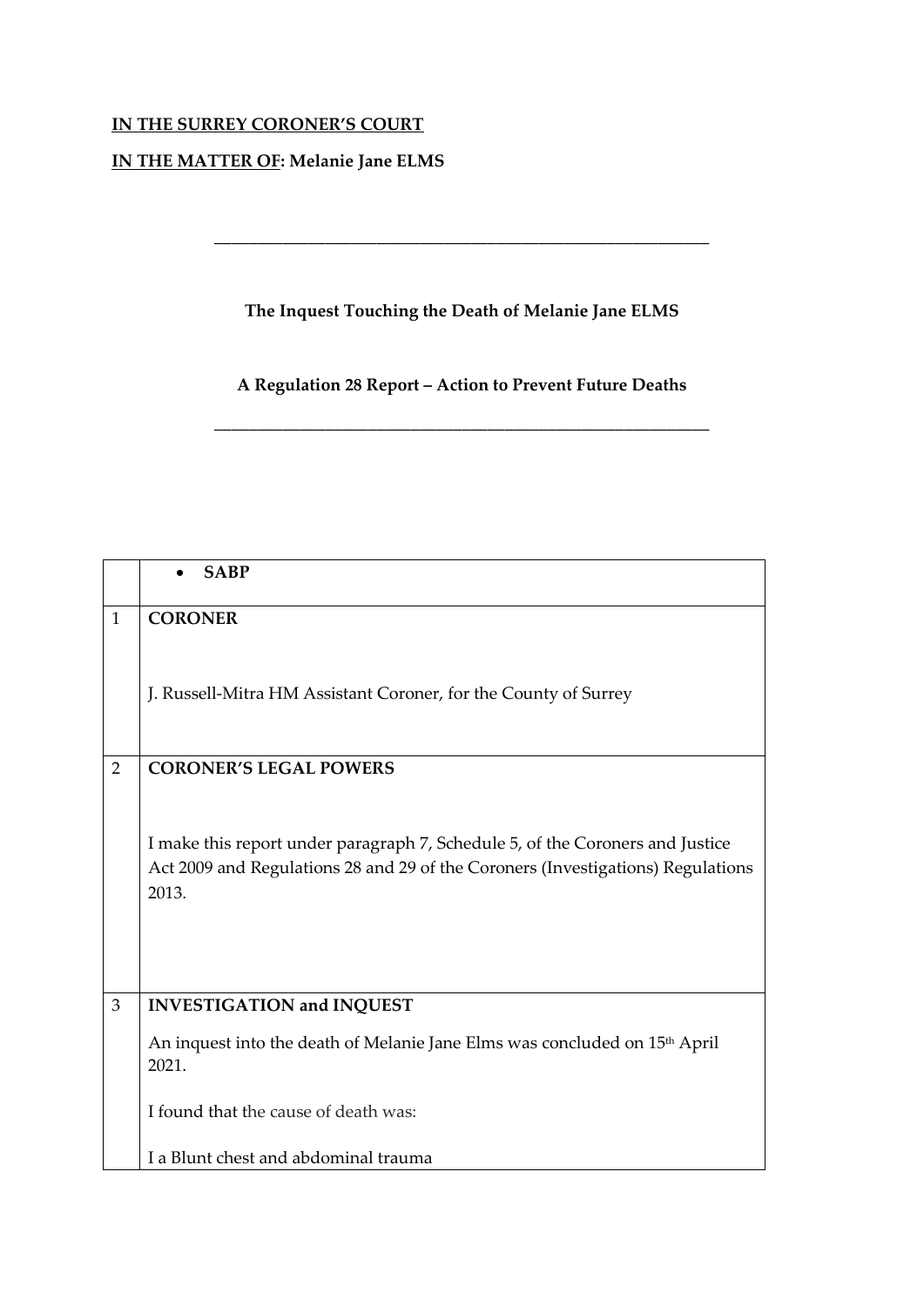|                | I concluded with a narrative conclusion as follows:                                                                                                                                                                                                                                                                                                                                                                                                                                                                                                                                                                                                                                                                                                                                                                                                                                                                                                                                    |
|----------------|----------------------------------------------------------------------------------------------------------------------------------------------------------------------------------------------------------------------------------------------------------------------------------------------------------------------------------------------------------------------------------------------------------------------------------------------------------------------------------------------------------------------------------------------------------------------------------------------------------------------------------------------------------------------------------------------------------------------------------------------------------------------------------------------------------------------------------------------------------------------------------------------------------------------------------------------------------------------------------------|
|                | Melanie Jane Elms was an informal patient at the Abraham Cowley Unit<br>and had a history of schizo-affective disorder and of suicidal attempts. On<br>30 <sup>th</sup> January 2018 she requested day leave from the unit for part of the day.<br>A mandatory risk assessment which should have been undertaken by a<br>nurse before Melanie left the unit was not carried out and consequently she<br>was permitted to leave the unit without her mental state be assessed and<br>therefore was unclear. There was a failure by the Unit to record, consider<br>and thereafter act upon concerns made to it by her husband regarding<br>Melanie's welfare during the day. At about 20.37, Melanie entered<br>After a short period spent on the<br>whereupon she deliberately<br>. As a result she suffered<br>fatal injuries that led to her death . Whilst her intention at the time of the<br>event is unclear her mental health condition materially contributed to her<br>death. |
|                | I adjourned consideration of whether to write a report for the prevention of<br>future deaths for further evidence to be provided.                                                                                                                                                                                                                                                                                                                                                                                                                                                                                                                                                                                                                                                                                                                                                                                                                                                     |
| $\overline{4}$ | <b>CIRCUMSTANCES OF THE DEATH</b>                                                                                                                                                                                                                                                                                                                                                                                                                                                                                                                                                                                                                                                                                                                                                                                                                                                                                                                                                      |
|                | i.) Melanie struggled with significant mental health problems including<br>schizo-affective disorder, alcohol addiction, depression and severe<br>post-natal depression. Melanie had several admissions under the<br>Mental Health Act 1983. She was married with one son.                                                                                                                                                                                                                                                                                                                                                                                                                                                                                                                                                                                                                                                                                                             |
|                | ii.) On 21 <sup>st</sup> July 2017 she was discharged from a two and a half year<br>admission under the Mental Health Act 1983. Between 21 <sup>st</sup> July and<br>24 <sup>th</sup> July 2017 she was discharged to a crisis house.                                                                                                                                                                                                                                                                                                                                                                                                                                                                                                                                                                                                                                                                                                                                                  |
|                | iii.) Her treating doctor had created a care package to allow Melanie to cope<br>in the community. It included carers visiting Melanie every day.<br>However, until they were able to start a short term arrangement was<br>made. The proper package of care was never put in place.                                                                                                                                                                                                                                                                                                                                                                                                                                                                                                                                                                                                                                                                                                   |
|                | iv.) Between July 2017 and December 2017 Melanie and her family struggled<br>with her return to the community and the limited package of care.                                                                                                                                                                                                                                                                                                                                                                                                                                                                                                                                                                                                                                                                                                                                                                                                                                         |
|                | v.) Her husband struggled to support Melanie on the limited package of<br>care she was receiving. He made numerous calls to CMHRS asking<br>for more support and more care particularly because Children<br>Services' concerns remained.                                                                                                                                                                                                                                                                                                                                                                                                                                                                                                                                                                                                                                                                                                                                               |
|                | vi.) On 2 <sup>nd</sup> October after Melanie had been assessed by the HTT having                                                                                                                                                                                                                                                                                                                                                                                                                                                                                                                                                                                                                                                                                                                                                                                                                                                                                                      |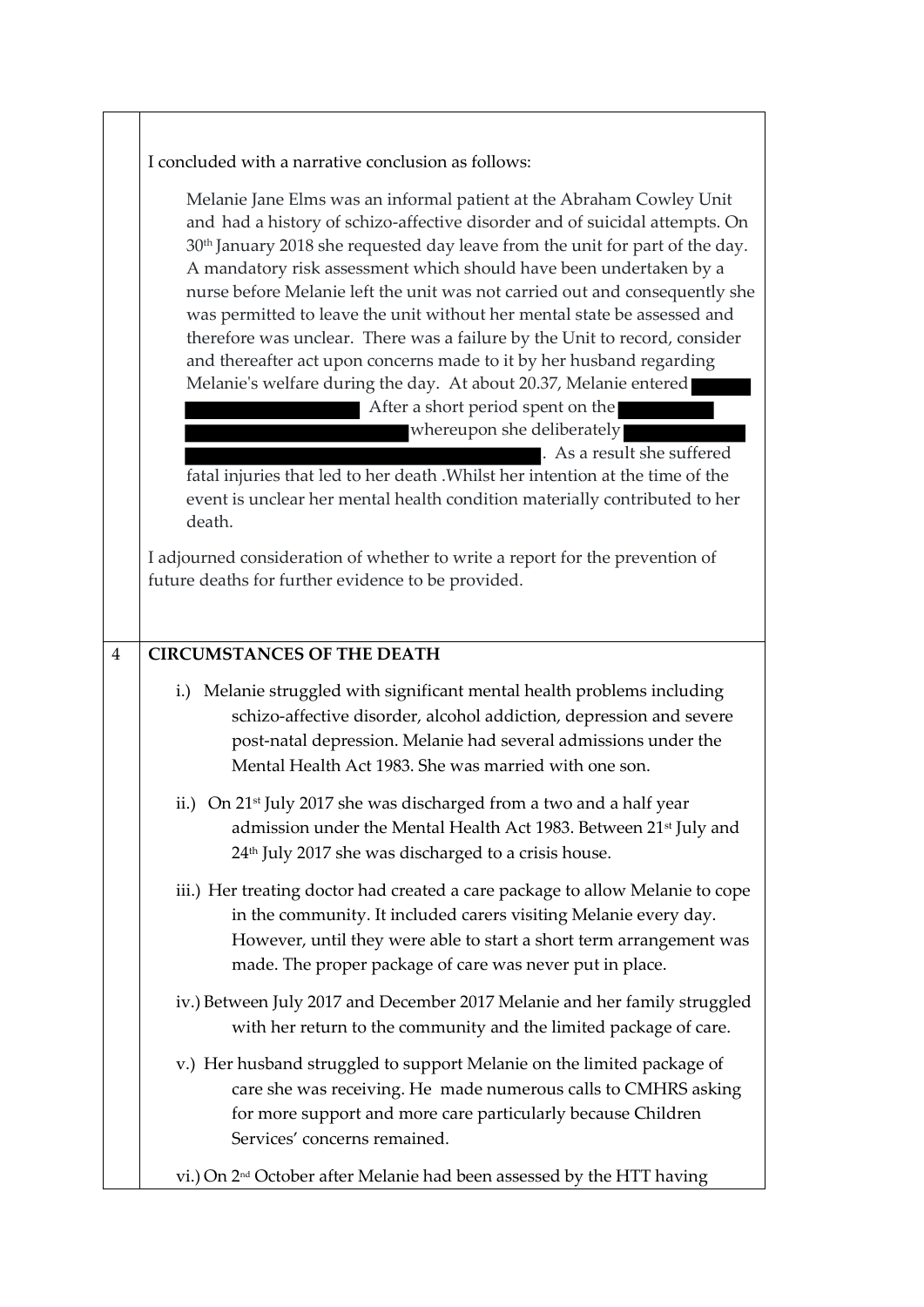committed self-harm with suicidal intentions which she later denied, she was found a crisis house and Martyn asked for her to be allowed to stay longer but was told no. On 26<sup>th</sup> October Melanie with some insight asked to return to the crisis house.

- vii.) As things unravelled for Melanie, on  $9<sup>th</sup>$  December 2017 her husband and son returned to the family home to find it filled with black smoke. Fire services attended and found Melanie asleep upstairs and refusing to leave. She was responsible for starting the fire by putting cigarettes into the sink pipes. It is not clear if she knew what she was doing.
- viii.) As a result of this incident, Melanie was admitted to Blake Ward, ACU as an informal patient.
- ix.) Due to the seriousness of the incidents in the family home some of which were in front of her son, and that the final incident had rendered the family home unliveable until made safe and refurbished, Children's Services required stronger measures in place to protect **. These** included a Non-Molestation Order and Occupation Order.
- x.) On 22nd December 2017 Melanie's treating doctor was changed to someone who did not have a detailed knowledge of her last admission.
- xi.) As an informal patient, Melanie was allowed leave unrestricted. There seemed from the evidence at that time to be a culture that informal patients were not challenged about leave and therefore although there were some checks that were in place were not being performed as rigorously as they could have been. The "walk book" the record of those on leave from the ward is a sparse document and no recording of risk is made on the face of it. This along with a number of other things has been changed subsequent to Melanie's death.
- xii.) On 15<sup>th</sup> December Melanie had leave and she had been expected back at 18.25. By 2200 the ward staff started to call Melanie's phone and her husband's phone. Her husband had not been notified of her leave. She was found at 2300 to have returned to the fire-damaged home address intoxicated and distressed and she reported to her husband that she was having a miscarriage and was bleeding. Ambulance and police attended and Melanie was found to have wound. Melanie was returned via A&E to Blake Ward. There were reports that she had smashed things in the house. Melanie was not pregnant and had not been.
- $xiii.$ ) Between the  $16<sup>th</sup>$  and  $19<sup>th</sup>$  December nurses were concerned she would abscond and used their temporary holding powers to stop her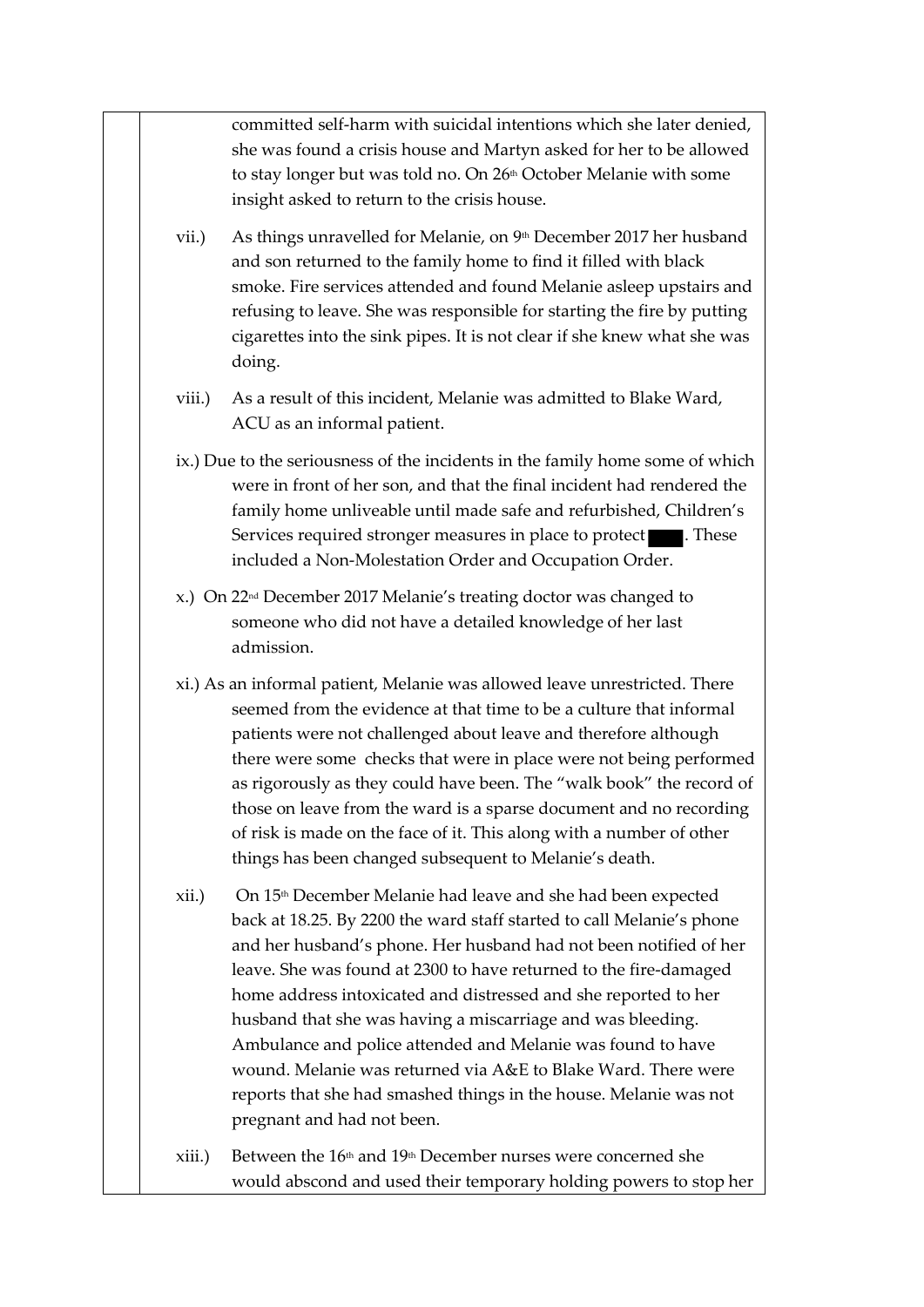|          | leaving.                                                                                                                                                                                                                                                                                                                                                                                                                                              |
|----------|-------------------------------------------------------------------------------------------------------------------------------------------------------------------------------------------------------------------------------------------------------------------------------------------------------------------------------------------------------------------------------------------------------------------------------------------------------|
| xiv.)    | On 19th December she used her leave at around 1330. The ward<br>received a telephone call that Melanie was in the local pub and was<br>behaving bizarrely. Staff had to retrieve her from the pub.                                                                                                                                                                                                                                                    |
|          | xv.) She had leave between 22 <sup>nd</sup> and 24 <sup>th</sup> December without incident.                                                                                                                                                                                                                                                                                                                                                           |
| xvi.)    | On 29 <sup>th</sup> December Melanie used leave and did not return on time,<br>concerns were raised at 2200 and she was classified as a missing<br>person. The ward received a telephone call from A&E where<br>Melanie had gone because she was concerned she was having a<br>miscarriage. Melanie was not pregnant and had not been.                                                                                                                |
| xvii.)   | Melanie had two further periods of leave which went without<br>incident.                                                                                                                                                                                                                                                                                                                                                                              |
|          | xviii.) On $10th$ Jan $2018$ – a Child Protection Meeting about her son was<br>convened and Melanie did not attend but was very distressed and<br>angry about it. She used leave at 1300 and stayed out half an hour<br>beyond the expected time intoxicated.                                                                                                                                                                                         |
| $x$ ix.) | On 13 <sup>th</sup> January she used leave for an hour without any incidents On<br>16 <sup>th</sup> January 2018- she used leave and called the ward to say she<br>would be late. She had attended the temporary accommodation<br>where her family were staying Melanie was alleged to have broken<br>glass and assaulted police officers and she was taken into police<br>custody. Melanie was bailed and returned to the ward on 17 <sup>th</sup> . |
|          | $xx$ .) On 19 <sup>th</sup> January and 21 <sup>st</sup> January – she used leave without incident. On 22<br>January Melanie went out early and did not return until 2100. On<br>23rd January she went out several times, no issues On 25th January-<br>Melanie went on leave and returned smelling of alcohol and was<br>abusive to staff                                                                                                            |
| xxi.)    | On26 <sup>th</sup> January- her husband called the ward because Melanie was<br>expressing suicidal intetions. On 27 January- although described as<br>agitated and erratc, she used leave without issues On 28th January-<br>she used leave and was irritable and aggressive on return. On 29<br>January she used leave no issues                                                                                                                     |
| xxii.)   | On one of the leaves, not clear which one, Melanie was wandering in<br>Ottershaw and was found in the dark by a mechanic who helped her<br>to return to the ward.                                                                                                                                                                                                                                                                                     |
| xxiii.)  | On 30 <sup>th</sup> January 2018 Melanie was RAG rated green. This has been<br>explained as a traffic light system of risk which is given to each<br>patient daily. The ward was very busy and her allocated nurse was                                                                                                                                                                                                                                |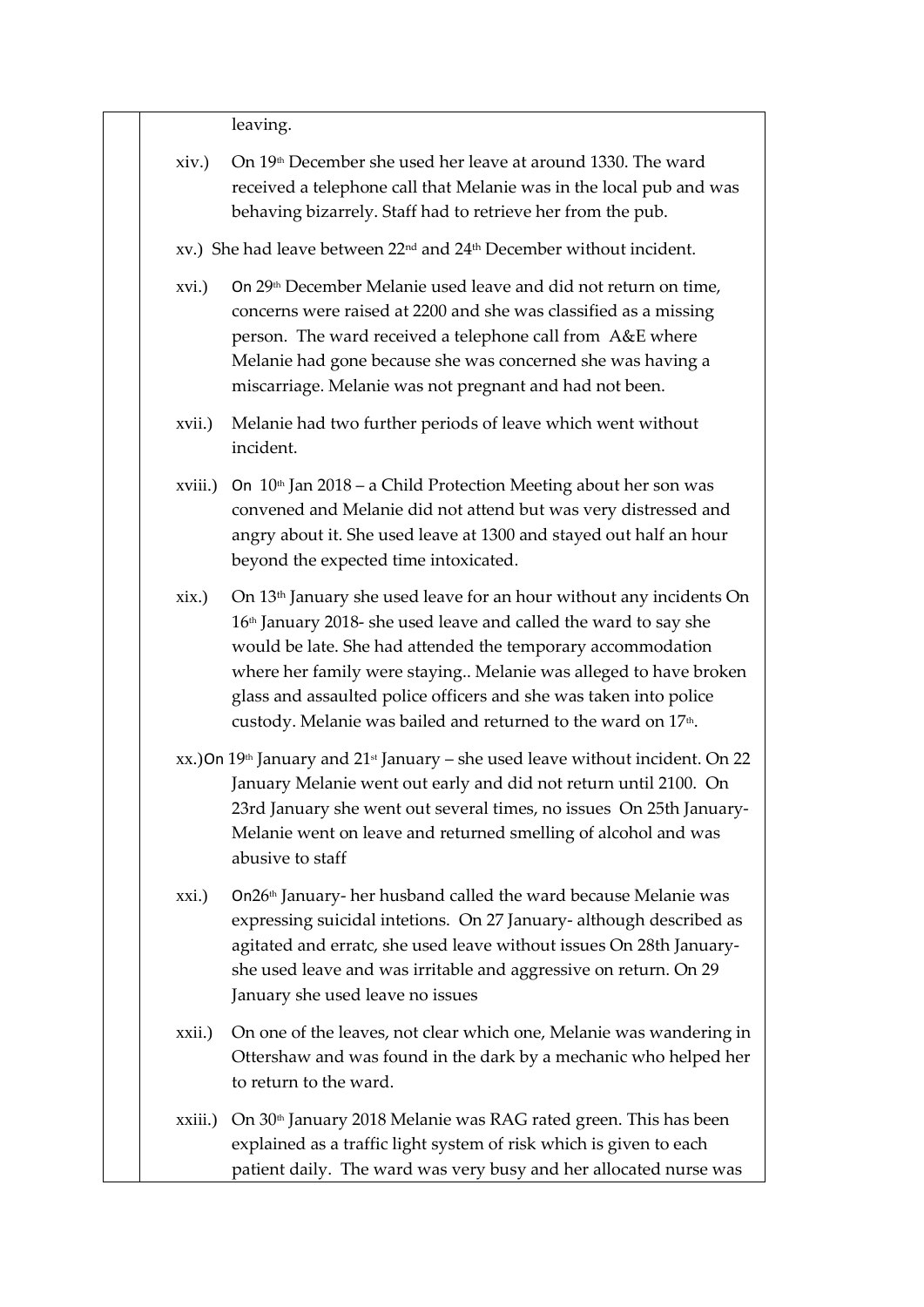unable to go through Melanie's care plan with her. The ward was also reliant on agency nurses: they were qualified to do the work but were not allowed access to the computer recording system for putting notes onto the system.

- xxiv.) Melanie went on leave at some point during the day shift. The only recording of this in the notes is retrospectively. The walk book which is a handwritten document filled in by the nurse who is signing any person out of the ward and which should include details of when the person is expected back and what they were wearing so that a missing person report can be filed with the police if any when necessary.
- xxv.) However, on the  $30<sup>th</sup>$  January 2018 no risk assessment was undertaken of Melanie before she left the ward. There is no walk book for her and no trace of the nurse who granted her leave on that day.
- xxvi.) What is known about  $30<sup>th</sup>$  January 2018: Melanie went to the Sainsburys in Chertsey and rang her husband to tell him that she couldn't get back to the ward and that she felt weird. She did not describe or explain how. It was unclear why she couldn't get back as it was a short walk away. She was asking to be picked up. Her husband was not able to pick her up due to commitments to their son and because of how he had been advised to handle Melanie's requests. This was at about 16.30.
- xxvii.) Melanie's husband called the ward just after this call. The Systemone notes written retrospectively on 31<sup>st</sup> refer to a call at 20.30 from her husband. An agency nurse took the call but the notes about it were entered by the allocated nurse from what she had overheard.
- xxviii.) Melanie's husband called again around 20.00 and this is supported by the retrospective entry although that is timed as being at 20.30 but is not a contemporaneous record. By this time the night shift staff were on duty and Melanie had still not returned. Her husband was concerned that she had been a short walk away from the facility at 16.30 wanting to return and 3 1/2 hours later had not returned.
- xxix.) At about 20.00 her husband received a telephone call from his local gym where both he and Melanie were regular members. Melanie had asked the gym to use the phone and she had called Melanie's husband. Melanie said she was trying to find her mum and couldn't find her. Melanie's mum lived in a house in Thames Ditton. Melanie's husband tried to ascertain if Melanie had been drinking and where she had been since her last call. She became impatient and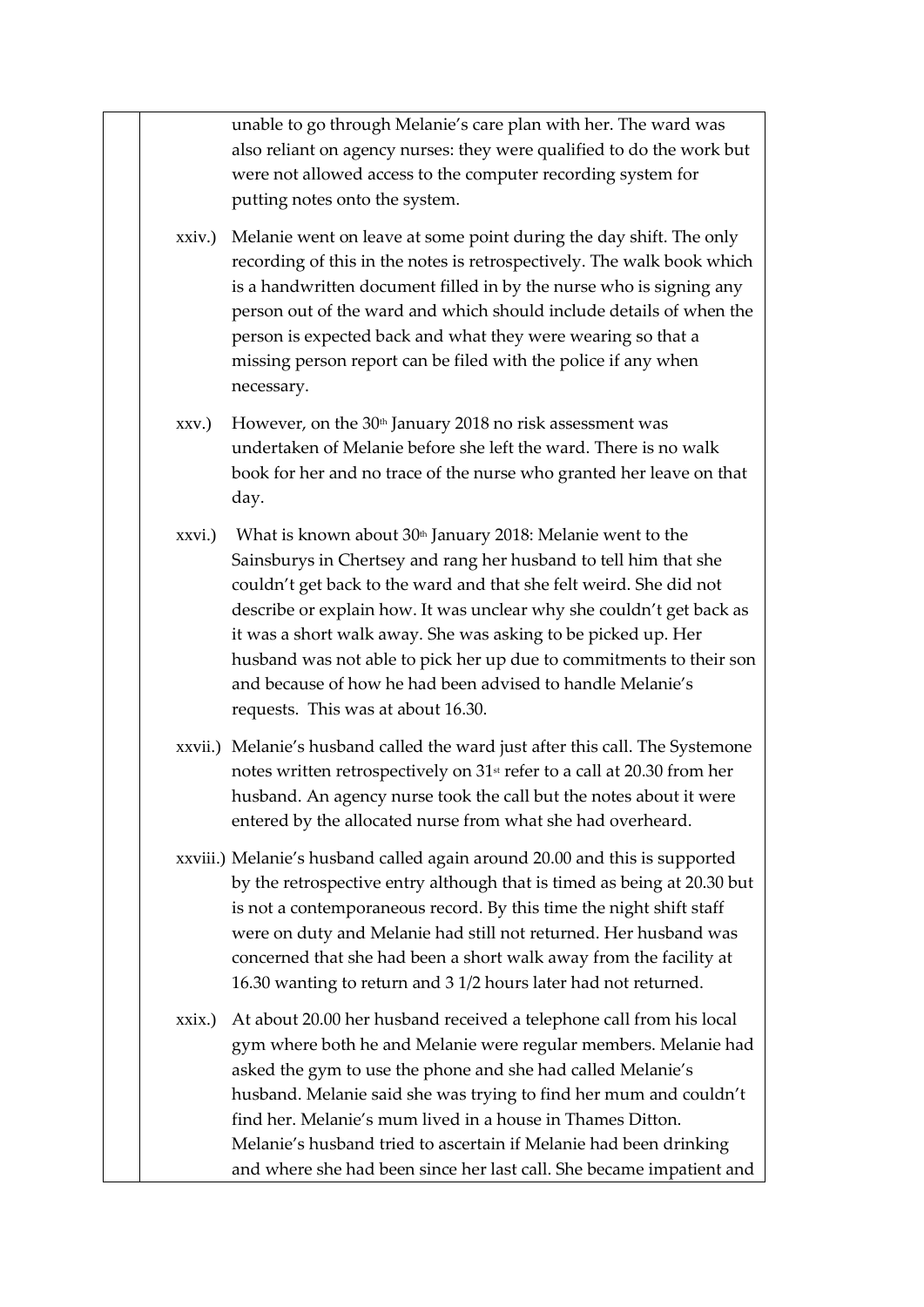handed the phone back to the gym receptionist who stated that Melanie was saying she was going to get a taxi and no longer wanted a lift. Melanie's husband telephoned the ward again to say where she was and what had happened.

- xxx.) Melanie's husband was concerned about Melanie and thought given the mention of her mum that Melanie might have been at her mum's. He called her mum but Melanie was not there and had not been in touch and her mum was angry and refused to go to the end of the road to look for Melanie.
- xxxi.) Melanie's mum told her son who lived with her about the call and they made a plan with Melanie's husband about where to search for her and began looking for her.
- xxxii.) A train driver was driving the 20.54 Hampton Court to Waterloo train with headcode and it had left Hampton Court station to begin its journey. It was clear dark dry evening. The train had conducted a running brake test just after leaving Hamptin Court station. The journey between Hampton Court station and Thames Ditton Station was about two minutes. The train had not yet reached the far end of the station platform known as the country end so no part of the train was yet adjacent to the platform. The train driver described seeing a woman

As soon as he saw her he applied the

emergency brakes.

- xxxiii.) There was not enough time for the train to stop. The train struck the woman, who was later identified via fingerprints as Melanie, and her body came to rest under the second or third carriage of the train. ROLE was declared at 21.30 by a paramedic.
- xxxiv.) Among her belongings some notes were found that seem to be addressed to her son. These notes do not look as if they were written all at the same time. They cannot be classified as suicide notes and do not disclose an intention to commit suicide. They do show a distressed state of mind.
- xxxv.) From what can be ascertained from toxicology results she had in her system some of her therapeutic medications at a therapeutic dose. She also had a blood alcohol of 68 ml/dL this is a low concentration and she would not have been likely to have been intoxicated on this concentration, particularly given her tolerance to alcohol. However, the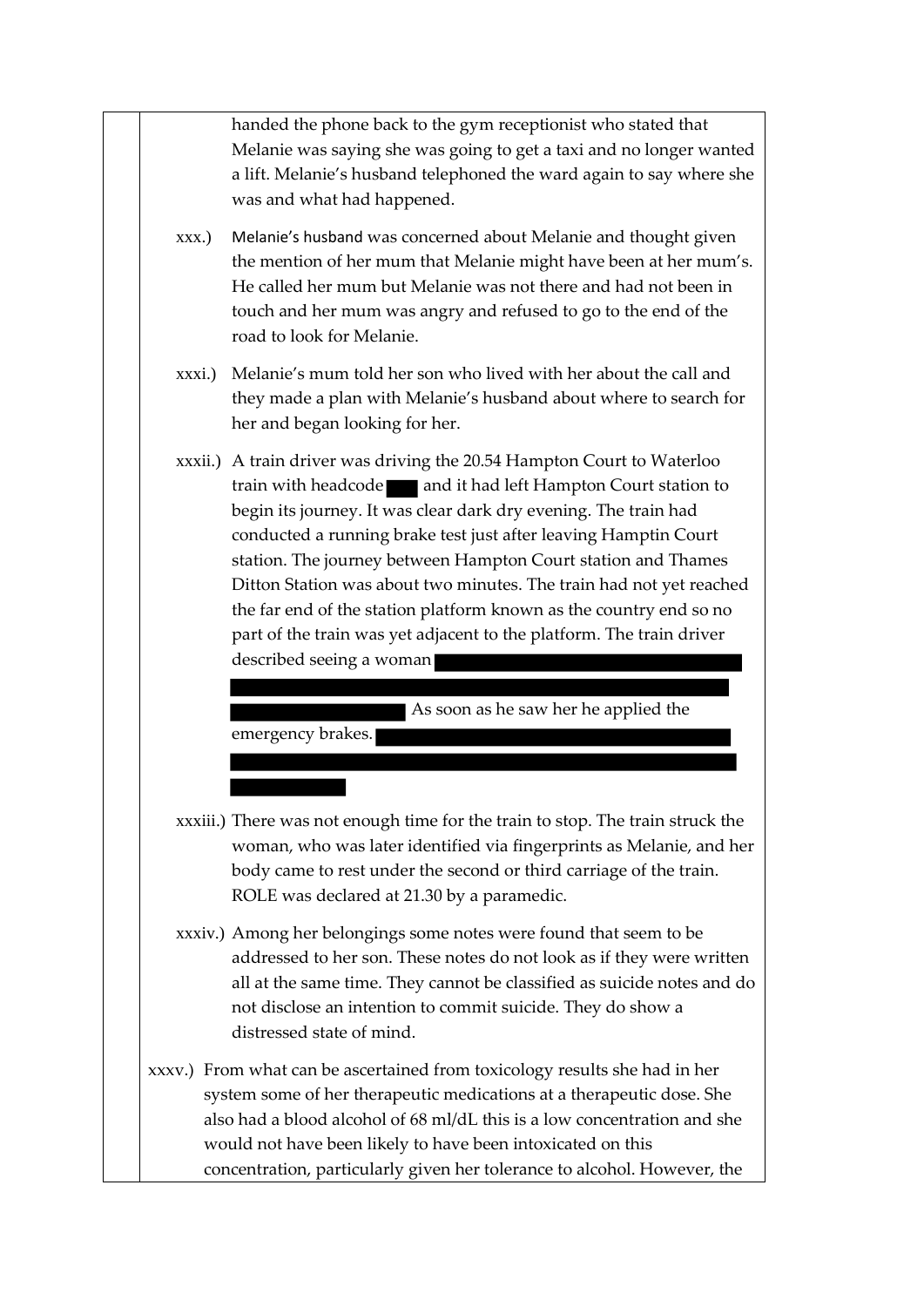|   | toxicologist is also unable to say if there had been an excess ingestion of       |  |
|---|-----------------------------------------------------------------------------------|--|
|   | drugs due to the effect of rapid death. There is no evidence that Melanie         |  |
|   | was under the influence of drugs or that she had ingested a larger                |  |
|   | quantity than her usual therapeutic dose as dispensed at the ACU.                 |  |
|   |                                                                                   |  |
| 5 | <b>CORONER'S CONCERNS</b>                                                         |  |
|   |                                                                                   |  |
|   |                                                                                   |  |
|   | During the course of the inquest the evidence revealed matters giving rise to     |  |
|   | concern. In my opinion there is a risk that future deaths could occur unless      |  |
|   | action is taken. In the circumstances it is my statutory duty to report to you.   |  |
|   |                                                                                   |  |
|   | The MATTERS OF CONCERN are as follows. -                                          |  |
|   |                                                                                   |  |
|   | 1. The care package arranged for Melanie following discharge from lengthy         |  |
|   | in-patient admission was not followed and was altered to something                |  |
|   | which the treating doctor did not consider adequate.                              |  |
|   | The walk book was not properly completed.<br>2.                                   |  |
|   | There was no extra planning for changes in circumstances: Melanie faced<br>3.     |  |
|   | never being allowed to return to family life with her husband and son             |  |
|   | due to Child In Need proceedings; changes in medication and less                  |  |
|   | support from family due to the Social Services requirements.                      |  |
|   | 4. There was no missing person plan in place with timeframe and steps of          |  |
|   | escalation for Melanie's leave.                                                   |  |
|   | 5. Risk assessment prior to leave was not adequate.                               |  |
|   |                                                                                   |  |
|   | 6. Risk assessment prior to leave was not recorded.                               |  |
|   |                                                                                   |  |
| 6 | <b>ACTION SHOULD BE TAKEN</b>                                                     |  |
|   | In my opinion action should be taken to prevent future deaths and I believe       |  |
|   | your organisation has the power to take such action.                              |  |
| 7 | YOUR RESPONSE                                                                     |  |
|   |                                                                                   |  |
|   | You are under a duty to respond to this report within 56 days of the date of this |  |
|   | report. I, the coroner, may extend the period.                                    |  |
|   | Your response must contain details of action taken or proposed to be taken,       |  |
|   | setting out the timetable for action. Otherwise you must explain why no action    |  |
|   | is proposed.                                                                      |  |
|   |                                                                                   |  |